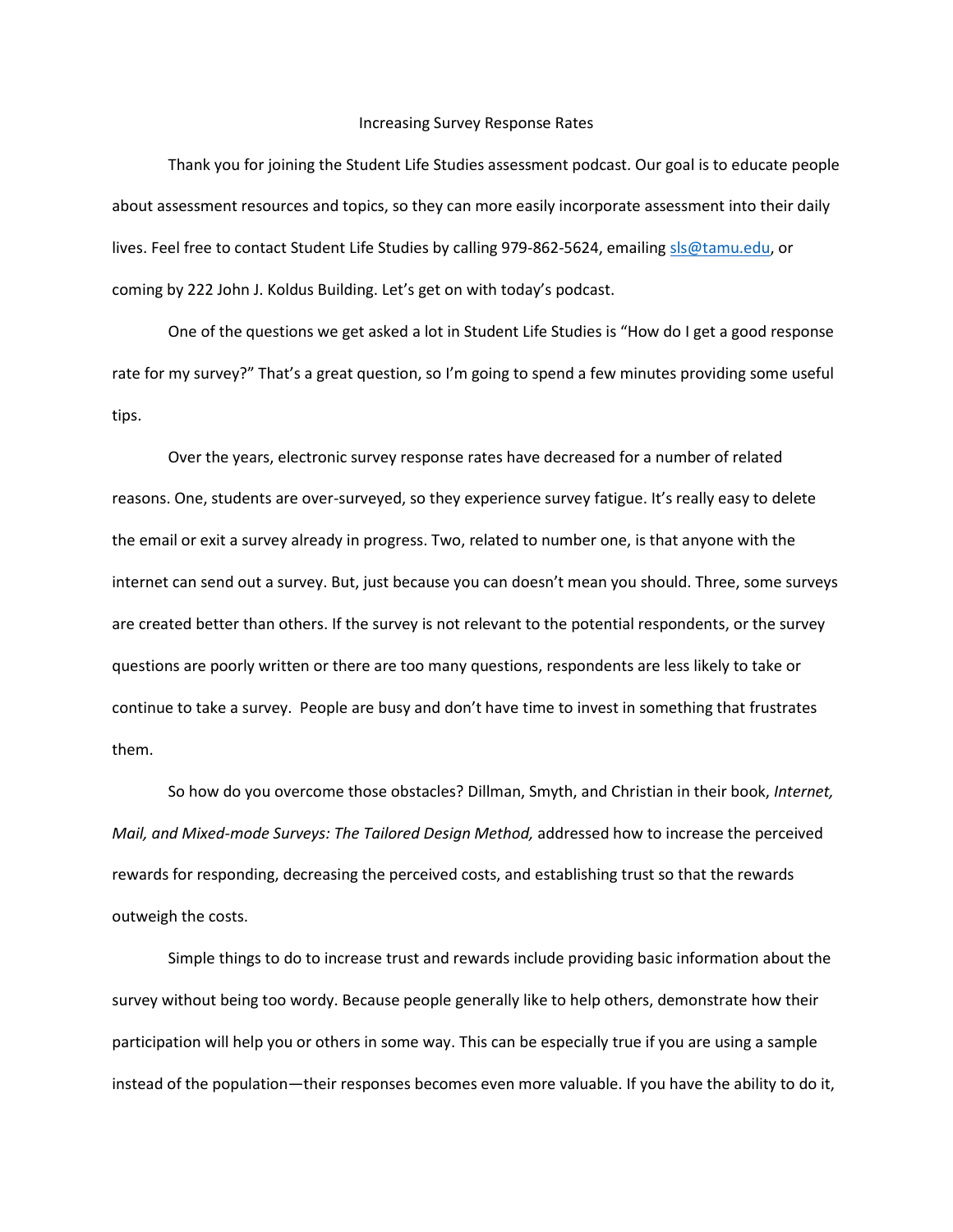personally addressing email invitations shows positive regard and professionalism. Respondents don't want to feel like they are just a number or getting spam email. Also, be sure to thank respondents and provide contact information if they have any questions or comments. In terms of the survey questions, make them relevant and interesting. And a short, well written survey will get more respondents than a long survey. You might tell potential respondents how long it might take to respond. Hopefully, you can keep that time frame down to about five minutes.

There are also ways to decrease the cost of participation. Make responding as convenient as possible, so provide the actual survey link in the email, without a lot of other steps to go to another website or logging in. Reduce the time to take a survey by organizing questions, using an easy to read format, and decreasing the number of questions. For example, imbedding demographics behind the scenes will decrease the number of questions people have to answer. If you do need to ask personal information, explain why it is important. Language is incredibly important, so you want to avoid subordinating language that will turn off the respondent. Be professional but also in a tone that your audience will relate to. Preparing an email invitation to faculty may be different than one for students.

How do you establish trust so that the benefits outweigh the costs? One, have the invitation come from a legitimate and recognizable source, which could be the director of a department, president of a student organization, or from the department name. Another way to increase the connection is to explain why this is important and how the information will be used for improvement. If respondents do not think their opinion is valued or nothing will ever change, they are less likely to participate. You also want to ensure confidentiality or anonymity, to the level you are able, and the security of information.

Student Life Studies gets questions about providing incentives. We have not necessarily seen a significant increase in participation when incentives are offered, but additional communication to nonrespondents does tend to bump up the responses. You have to weigh the cost in money, logistics, and time versus the benefit of using incentives to increase response.